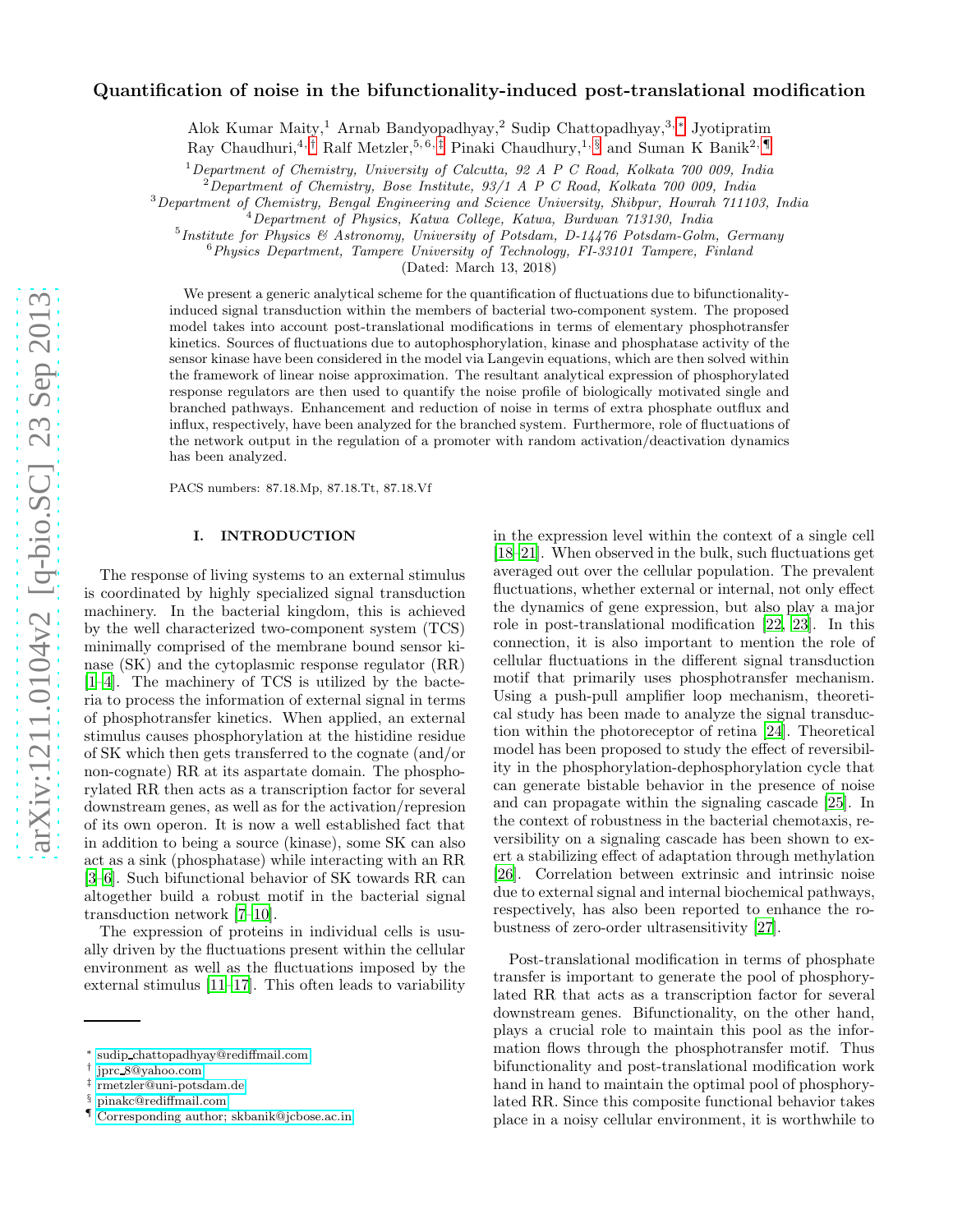

<span id="page-1-0"></span>FIG. 1. (color online) Wiring diagrams for the proposed posttranslational interactions between SK and RR. The cyan circle and magenta square stand for SK and RR, respectively. (a) Generalized  $m:n$  system with cognate (solid arrow) and non-cognate (dotted, dashed and dotted-dashed arrow) kinase and phosphatase interactions. (b), (c) and (d) are wiring diagrams for 1:1, 1:2 and 2:1 interactions, respectively. The boxed wiring diagram depicts the phosphate addition (+P) and removal (-P) kinetics between a pair of cognate and/or non-cognate SK and RR that ultimately results into phosphorylated RR (magenta square with a yellow hexagon on top). The dotted arrowhead is for auto-dephosphorylation of RR. For simplicity, we do not show the yellow hexagon in (a)-(d).

investigate the role of cellular noise on the bifunctionality controlled post-translational modification of the components of the well composed TCS signal transduction machinery. The above observations have motivated us to develop a general model to quantify the molecular noise in the bacterial TCS considering both the bifunctional SK and the post-translational modification of RR. The proposed model takes care of the elementary stochastic phosphotransfer kinetics between the two members (SK and RR) of the TCS and gives a prescription to calculate the fluctuations associated with the phosphorylated RR keeping in mind the bifunctional property of the TCS. We further investigate the role of fluctuations of the network output in the regulation of a promoter with random activation/deactivation kinetics.

### II. THE MODEL

We start by considering a simple system describing post-translational modification driven by phosphotransfer mechanism of a typical TCS, where  $m$  numbers of SK interact with *n* numbers of RR, the ultimate product of which is  $R_p$ , the phosphorylated RR. We call the proposed model as the  $m:n$  system (Fig. [1a](#page-1-0)) where each of the SK, RR and their phosphorylated forms are designated as  $S$ ,  $R$ ,  $S_p$  and  $R_p$ , respectively. The generic model considered here involves single pair interaction (Fig. [1b](#page-1-0)). In addition, it takes care of branched path*ways* [\[3\]](#page-6-2); for example the 1:2 system (Fig. [1c](#page-1-0)) mimics the one-to-many pathway as observed in chemotaxis system in E. coli, where the SK CheA phosphorylates two RR, CheY and CheB [\[28](#page-6-16)]. Similarly, the 2:1 system (Fig. [1d](#page-1-0)) follows the kinetics of many-to-one pathway as observed in V. cholerae where the SK LuxS and CqsS phosphorylate the RR LuxO [\[29](#page-6-17)].

As mentioned earlier, in typical bacterial TCS, the key steps of phosphotransfer mechanism involve autophosphorylation at SK, transfer of phosphate group from SK to RR, and SK mediated removal of phosphate group from RR (see boxed diagram in Fig. [1\)](#page-1-0). To keep the model simple, we do not consider the synthesis (birth) or degradation (death) of any system component. The interaction we consider here may be of cognate and/or non-cognate type. For  $m:n$  pair, one can consider the specific interaction between  $i$ -th SK and  $j$ -th RR, where  $1 \leq i \leq m$  and  $1 \leq j \leq n$ , to write down the elementary kinetic steps considering the minimal interaction between a specific pair

<span id="page-1-1"></span>
$$
S_i \underset{\beta_i}{\overset{\alpha_i}{\rightleftharpoons}} S_{pi}, \tag{1a}
$$

$$
S_{pi} + R_j \xrightarrow{\gamma_{ij}} S_i + R_{pj}, \tag{1b}
$$

$$
S_i + R_{pj} \xrightarrow{\mu_{ij}} S_i + R_j. \tag{1c}
$$

$$
R_{pj} \xrightarrow{\nu_j} R_j. \tag{1d}
$$

In the above kinetic steps, Eq. [\(1a\)](#page-1-1) considers autophosphorylation at the histidine residue of the SK. Generally, autophosphorylation takes place under the influence of an external signal [\[1](#page-6-0)[–3](#page-6-2)] which we consider to be of constant type and is absorbed in the rate constant  $\alpha_i$ . Eqs. [\(1b-](#page-1-1)[1c\)](#page-1-1) take into account the kinase and phosphatase activity of the SK, respectively, thus considering the bifunctional behavior of the SK. Note that in Eq. [\(1c\)](#page-1-1), the SK acts as an enzyme to control the dephosphorylation of RR, hence itself remains unchanged [\[2,](#page-6-18) [3,](#page-6-2) [7](#page-6-4)]. Eq. [\(1d\)](#page-1-1) denotes the auto-dephosphorylation of the RR independent of the phosphatase effect of SK on RR [\[10](#page-6-5)].

Due to the inherent noisy nature of the cellular environment, each of the four reactions mentioned above are influenced by fluctuations and in turn affect the copy numbers of each system component. To take this into account, we introduce Langevin noise terms that can influence each of the reactions independently given by Eqs. [\(1a-1d\)](#page-1-1). The interaction of a single SK with multiple RR or vice versa in presence of fluctuations considered here can be compared with stochastic system-reservoir formalism where a single system interacts with multiple reservoir or vice versa [\[31\]](#page-6-19). The stochastic differential equations describing the phosphorylated SK and RR in presence of fluctuations can be written as

<span id="page-1-2"></span>
$$
\frac{dS_{pi}}{dt} = \alpha_i (S_{Ti} - S_{pi}) - \beta_i S_{pi} - \sum_{j=1}^n \gamma_{ij} S_{pi}
$$

$$
\times (R_{Tj} - R_{pj}) + \xi_{S_{pi}}(t) \tag{2a}
$$

$$
\frac{dR_{pj}}{dt} = \sum_{j=1}^m \gamma_{ij} S_{ni} (R_{Ti} - R_{pi}) - \sum_{j=1}^m \mu_{ij}
$$

$$
\frac{N_{\text{top}}}{dt} = \sum_{i=1} \gamma_{ij} S_{pi} (R_{Tj} - R_{pj}) - \sum_{i=1} [\mu_{ij} \times (S_{Ti} - S_{Pi}) + \nu_j] R_{pj} + \xi_{R_{pj}}(t). \tag{2b}
$$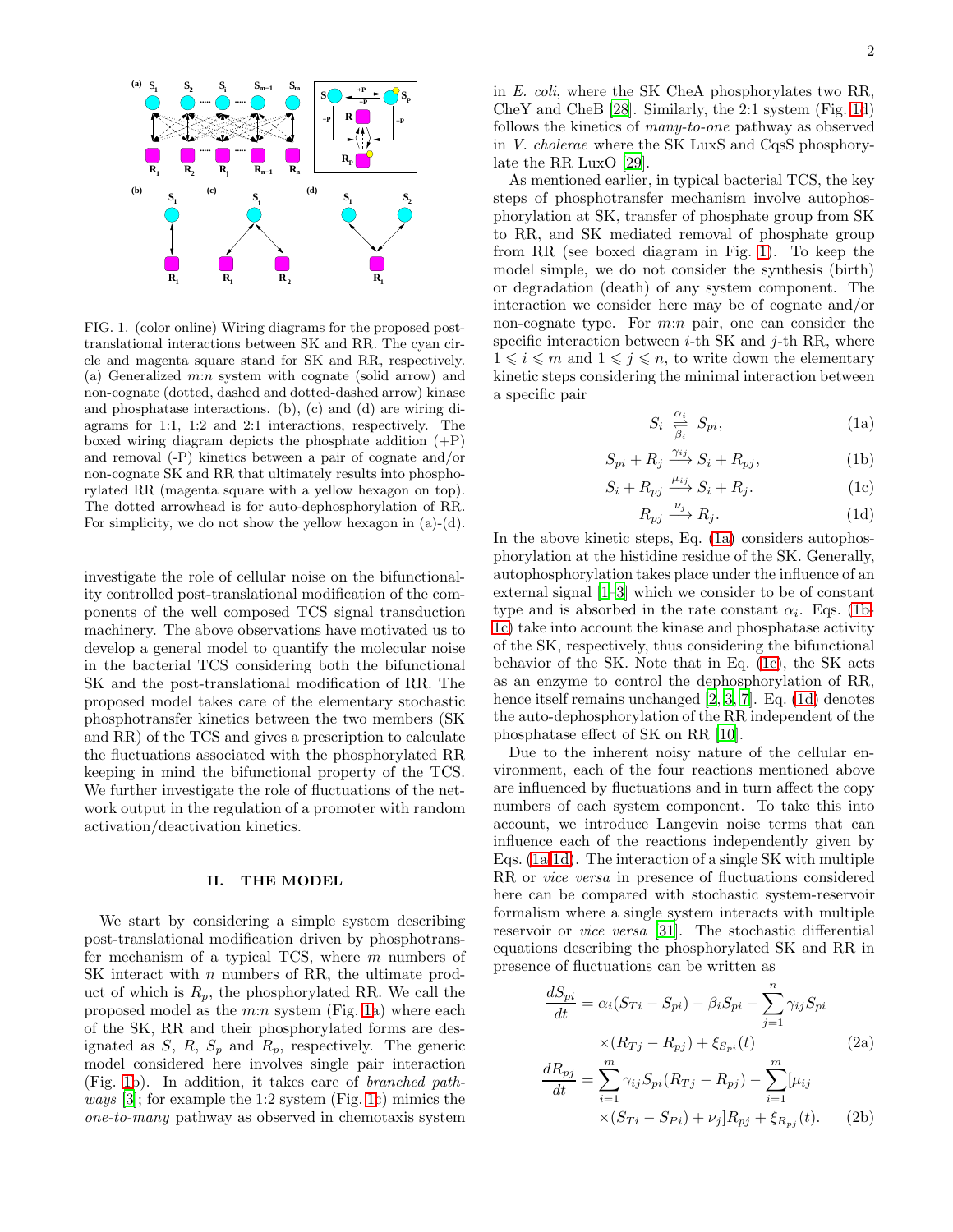Here,  $S_{Ti} = S_i + S_{pi}$  and  $R_{Tj} = R_j + R_{pj}$  stand for the total amount of  $i$ -th SK and  $j$ -th RR, respectively. The additive noise terms  $\xi_{S_{pi}}$  and  $\xi_{R_{pi}}$  take care of the fluctuations in the copy number of  $S_{pi}$  and  $R_{pj}$ , respectively. Within the framework of linear noise approximation, we define the statistical properties of the Langevin terms obeying the fluctuation-dissipation relation [\[23,](#page-6-11) [24](#page-6-12), [32](#page-6-20)– [35\]](#page-6-21) with zero mean,  $\langle \xi_{S_{pi}} (t) \rangle = \langle \xi_{R_{pi}} (t) \rangle = 0$  and

$$
\langle \xi_{S_{pi}}(t)\xi_{S_{pi}}(t+\tau) \rangle = 2\alpha_i (S_{Ti} - \langle S_{pi} \rangle) \delta(\tau),
$$
  

$$
\langle \xi_{R_{pj}}(t)\xi_{R_{pj}}(t+\tau) \rangle = 2 \sum_{i=1}^m \gamma_{ij} \langle S_{pi} \rangle (R_{Tj} - \langle R_{pj} \rangle) \delta(\tau),
$$

with  $\langle S_{ni} \rangle$  and  $\langle R_{ni} \rangle$  being the mean values at the steady state. In addition, the noise terms are correlated [\[27,](#page-6-15) [33](#page-6-22)]

$$
\langle \xi_{S_{pi}}(t)\xi_{R_{pj}}(t+\tau)\rangle = -\gamma_{ij}\langle S_{pi}\rangle(R_{Tj}-\langle R_{pj}\rangle)\delta(\tau).
$$

Since the stochastic Langevin equations [\(2a-2b\)](#page-1-2) are nonlinear in nature, it is difficult to solve them analytically. To make the solution tractable analytically, we employ linearization of the stochastic equations. The Langevin equation with the linear noise approximation is a valid approach provided the input signal is very small. In addition, such linearization also remains also valid when the time to reach the steady state is longer than the characteristic time scale of the birth and death rate of the system components[\[14,](#page-6-23) [27,](#page-6-15) [30](#page-6-24)]. Thus, linearizing Eqs. [\(2a-](#page-1-2)[2b\)](#page-1-2) around the steady state, i.e.,  $S_{pi} = \langle S_{pi} \rangle + \delta S_{pi}$  and  $R_{pj} = \langle R_{pj} \rangle + \delta R_{pj}$ , we have

<span id="page-2-0"></span>
$$
\frac{d}{dt}\begin{pmatrix} \delta S_{pi} \\ \delta R_{pj} \end{pmatrix} = \begin{pmatrix} -a_i & \sum_{j=1}^n \gamma_{ij} \langle S_{pi} \rangle \\ \sum_{i=1}^m b_{ij} & -c_j \end{pmatrix}
$$

$$
\times \begin{pmatrix} \delta S_{pi} \\ \delta R_{pj} \end{pmatrix} + \begin{pmatrix} \xi_{S_{pi}} \\ \xi_{R_{pj}} \end{pmatrix},
$$
(3)

where

$$
a_i = \frac{\alpha_i S_{Ti}}{\langle S_{pi} \rangle}, b_{ij} = (\mu_{ij} S_{Ti} + \nu_j) \frac{\langle R_{pj} \rangle}{\langle S_{pi} \rangle},
$$
  

$$
c_j = \sum_{i=1}^m \frac{[\mu_{ij} (S_{Ti} - \langle S_{pi} \rangle) + \nu_j] R_{Tj}}{R_{Tj} - \langle R_{pj} \rangle}.
$$

Solving Eq. [\(3\)](#page-2-0) and performing Fourier transformation  $\delta \tilde{X}(\omega) = \int_{-\infty}^{\infty} \delta X(t) e^{-i\omega t} dt$  on the resultant solution, we have in matrix notation, the generalized solution for both  $\delta \tilde{S}_p(\omega)$  and  $\delta \tilde{R}_p(\omega)$ ,

<span id="page-2-1"></span>
$$
\delta \tilde{\mathbf{S}}_{\mathbf{p}}(\omega) = \mathbf{A}^{-1} \left( \langle \mathbf{S}_{\mathbf{p} \mathbf{K}} \rangle \delta \tilde{\mathbf{R}}_{\mathbf{p}}(\omega) + \tilde{\xi}_{\mathbf{S}_{\mathbf{p}}}(\omega) \right), \quad (4a)
$$

$$
\delta \tilde{\mathbf{R}}_{\mathbf{p}}(\omega) = \mathbf{P}^{-1} \left( \mathbf{B}^{\mathrm{T}} \mathbf{A}^{-1} \tilde{\xi}(\omega) + \tilde{\xi}_{\mathbf{R}_{\mathbf{p}}}(\omega) \right), \qquad (4b)
$$

where  $\mathbf{P} = \mathbf{C} - \mathbf{B}^{\mathrm{T}} \mathbf{A}^{-1} \langle \mathbf{S}_{\mathbf{p}\mathbf{K}} \rangle$ . In the above expressions [\(4a-4b\)](#page-2-1),  $\delta \tilde{S}_{\bf p}$  and  $\delta \tilde{R}_{\bf p}$  are  $m\times 1$  and  $n\times 1$  dimensional column vectors with elements  $\delta \tilde{S}_{pi}$  and  $\delta \tilde{R}_{pj}$ , respectively. Likewise,  $\tilde{\xi}_{S_p}$  and  $\tilde{\xi}_{R_p}$  are  $m \times 1$  and  $n \times 1$  column vectors with elements  $\xi_{S_{pi}}$  and  $\xi_{R_{pj}}$ , respectively. **A** and **C** are diagonal matrix of order  $m \times m$  and  $n \times n$  with elements  $(i\omega + a_i)$  and  $(i\omega + c_j)$ , respectively. Additionally,  $\langle S_{\rm pK} \rangle$ and **B** are matrix of order  $m \times n$  with elements  $\langle S_{pi} \rangle_{\gamma_{ij}}$ and  $b_{ij}$ , respectively.

# III. RESULTS AND DISCUSSION

Since we are interested in the effect of noise on phosphorylated RR,  $R_p$ , which acts as transcription factor for one or more genes including the gene that encodes SK and RR, we now focus on the solution of Eq. [\(4b\)](#page-2-1) only. From the structure of Eq. [\(4b\)](#page-2-1), it is clear that the dynamics of  $R_p$  is now decoupled from  $S_p$ . To understand the role of fluctuations in phosphotransfer processes, we define noise at steady state,

$$
\eta_{R_P} = \sigma_{R_p} / \langle R_p \rangle,
$$

where  $\sigma_{R_p}$  is the standard deviation of  $R_p$  (see Fig. [2\)](#page-3-0). It is important to mention that at times fluctuations in the biological systems are quantified using Fano factor,  $\sigma_{R_p}^2/\langle R_p \rangle$ , where  $\sigma_{R_p}^2$  is the variance of  $R_p$  (see Fig. [3\)](#page-3-1). Note that in the rest of the discussion we have analyzed our results in terms of steady state noise  $\eta_{R_P}$  only.

While calculating the noise for the three different systems (1:1, 1:2 and 2:1) mentioned in Fig. [1,](#page-1-0) we only focus on the noise level of  $R_{p1}$ , the phosphorylated form of  $R_1$ . Noise generated due to other interactions  $(S_1 \text{ and } R_2,$ and  $S_2$  and  $R_1$ ) are considered to add extra layers of information on the noise profile of  $R_{p1}$ . During the calculation of noise and power spectra we have considered  $\gamma_{ij} \approx \mu_{ij} \approx \kappa_{ij}$   $(i, j = 1, 2)$  for simplicity in the strong limit of protein-protein interaction between SK and RR [\[10\]](#page-6-5). It is important to note that while interacting with its partner, an SK shows both monofunctional and bifunctional behavior for  $\nu_i > \kappa_{ij}$  and  $\nu_i < \kappa_{ij}$ , respectively. At  $\nu_j \approx \kappa_{ij}$  (cross over regime), the system makes a transition from mono- to bifunctional domain.

In Fig. [2a](#page-3-0) noise profile of  $R_{p1}$  has been shown in a semilog plot. For 1:1 system, at a low value of  $\kappa_{11}$ , noise has a nonzero value which goes down as  $\kappa_{11}$  value increases. As  $\kappa_{11}$  value increases further, noise increases and reaches a high value. As evident from the definition, noise is inversely proportional to the population of steady state  $R_{p1}$ . To check the role of  $\langle R_{p1} \rangle$  on steady state noise, we have calculated  $\langle R_{p1} \rangle$  as a function of log<sub>10</sub>  $\kappa_{11}$ (Fig. [2b](#page-3-0)) from which it is evident that the protein profile develops exactly in a way opposite to the noise profile and imparts an inverse effect on the noise development. For a low value of  $\kappa_{11}$ , the auto-dephosphorylation  $\nu_1$ dominates over the phosphatase activity of SK on RR  $(\kappa_{11} < \nu_1)$ . In this regime, the sensor shows monofunctional activity by acting as a kinase only, which is still lower than  $\nu_1$ . This effectively reduces the  $R_{p1}$  level (Fig. [2c](#page-3-0)) and increases the noise of the system. In the limit  $\kappa_{11} \approx \nu_1$  (vertical dotted line in Fig. [2a](#page-3-0)),  $R_{p1}$  level reaches its maximum (Fig. [2b](#page-3-0) and Fig. [2d](#page-3-0)) while reducing the noise. When  $\kappa_{11}$  exceeds  $\nu_1$  ( $\kappa_{11} > \nu_1$ ), the phosphatase activity of SK starts to show up in addition to its kinase activity. In this regime, the bifunctional property of SK comes into play reducing the copy of  $R_{p1}$  (Fig. [2e](#page-3-0)) henceforth increasing the noise of the system. To compare the noise profile of  $R_{p1}$  given in Fig. [2a](#page-3-0) with the Fano factor  $(\sigma_{R_{p1}}^2/\langle R_{p1} \rangle)$  of the same quantity, we have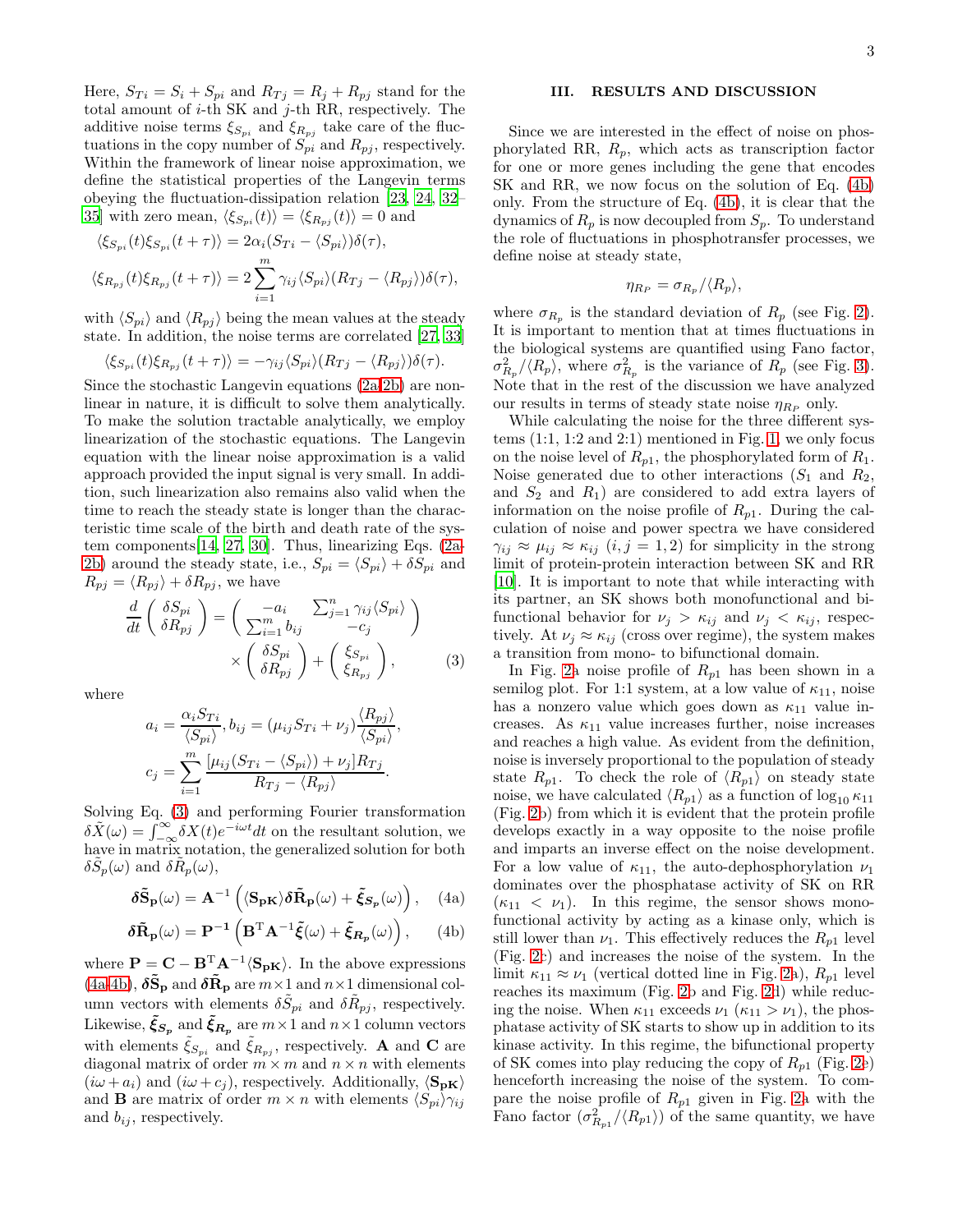

<span id="page-3-0"></span>FIG. 2. Plot of noise, steady state protein level, time series and power spectra for 1:1 system. (a) Noise  $\eta_{R_{n1}}$  as a function of  $\log_{10} \kappa_{11}$ . The noise profile has been shown to contain three different regions, viz monofunctional region  $(\kappa_{11} < \nu_1)$ , crossover region  $(\kappa_{11} \approx \nu_1)$  and bifunctional region  $(\kappa_{11} > \nu_1)$ . In the absence of auto-dephosphorylation kinetics (Eq. [\(1d\)](#page-1-1)), only the bifunctional domain exists, whereas in the absence of phosphatase kinetics (Eq. [\(1c\)](#page-1-1)), only the monofunctional domain becomes prevalent. The open circles are due to Gillespie simulation [\[36,](#page-6-25) [37\]](#page-6-26). For comparison of the noise profile with the Fano factor, see Fig. [3.](#page-3-1) (b) Steady state  $R_{p1}$  as a function of  $\log_{10} \kappa_{11}$ . (c)-(e) Time series of  $R_{p1}$ for low  $(\kappa_{11} = 10^{-5})$ , intermediate  $(\kappa_{11} = 10^{-2})$  and high  $(\kappa_{11} = 1)$  values of  $\kappa_{11}$ , respectively, generated using Gillespie algorithm [\[36](#page-6-25), [37\]](#page-6-26). Note that in (d) the ordinate does not start from zero. (f) Normalized power spectra for low (solid line), intermediate (dashed line) and high (dotted line) values of  $\kappa_{11}$ . In all the cases,  $\alpha_1/\beta_1 = 5$ ,  $\nu_1 = 0.01$  and  $S_{T1} = R_{T1} = 20.$ 

shown the dependence of Fano factor on  $\kappa_{11}$  in Fig. [3.](#page-3-1) To understand how the system relaxes under the influence of the protein-protein interaction, we calculate the power spectra  $S(\omega) = \langle \delta \tilde{R}_{p1}(\omega) \delta \tilde{R}_{p1}(\omega') \rangle$  (Fig. [2f](#page-3-0)). The resultant spectral lines are plotted for low, intermediate and high  $\kappa_{11}$  values. As expected, the power spectra relaxes faster for a low  $\kappa_{11}$  value compared to an intermediate  $\kappa_{11}$  value which again relaxes faster compared to a high  $\kappa_{11}$  value. For a low value of  $\kappa_{11}$ , the conversion of R into  $R_p$  is a slow process and hence fast fluctuations in the copy number have minimal effect on the power spectrum. As  $\kappa_{11}$  value increases, the conversion rate increases and thus gets affected by the noise in the copy number which results into slower relaxation.

In Figs. [4a-4c](#page-4-0), we show the noise,  $\eta_{R_{p1}}$  for 1:2 and 2:1 system as a function of  $\kappa_{11}$  in a semilog plot. For comparison, we refer to noise profile of 1:1 system shown in Fig. [2a](#page-3-0). In 1:2 system, a single SK,  $S_1$  interacts with two RRs,  $R_1$  and  $R_2$ , with its bifunctional properties acting on both the RRs. In Fig. [4a](#page-4-0), we show the noise



<span id="page-3-1"></span>FIG. 3. Plot of Fano factor as a function of  $\log_{10} \kappa_{11}$  for 1:1 system. The solid line is due to the theoretical calculation and the open circles are generated using Gillespie simulation [\[36,](#page-6-25) [37](#page-6-26)]. The values of other parameters are same as in Fig. [2.](#page-3-0)

generated for  $R_{p1}$  while considering the kinase and phosphatase rates  $(\gamma_{12} \approx \mu_{12} \approx \kappa_{12})$  between  $S_1$  and  $R_2$  to be low  $(\kappa_{12} = 10^{-5})$ , intermediate  $(\kappa_{12} = 10^{-2})$  and high ( $\kappa_{12} = 1$ ). For low and intermediate  $\kappa_{12}$  values, the noise profile looks almost that of like 1:1 system as  $\kappa_{11}$ is varied. This happens as the interaction between  $S_1$ and  $R_2$  adds a weak layer of information on  $R_1$  due to monofunctional property of  $S_1$  on  $R_2$  ( $\nu_2 \geq \kappa_{12}$ ). On the other hand, for a high  $\kappa_{12}$  value, a huge amplification of noise occurs (the dotted line in Fig. [4a](#page-4-0)). In this domain, as  $\nu_2 < \kappa_{12}$ , SK starts to show its bifunctional property and is more active in its interaction with  $R_2$ , rather than with  $R_1$ . Such active interaction between  $S_1$  and  $R_2$  adds an extra layer of outflux of phosphate group from  $R_1$  (the dotted line in Fig. [4b](#page-4-0)) thus leading to a low level of  $\langle R_{p1} \rangle$ and an enhancement of noise.

In 2:1 system, a single RR,  $R_1$  interacts with two SKs,  $S_1$  and  $S_2$ . In Fig. [4c](#page-4-0), we show the noise generated for  $R_{p1}$  while taking into account the kinase and phosphatase rates ( $\gamma_{21} \approx \mu_{21} \approx \kappa_{21}$ ) between  $S_2$  and  $R_1$  to be low  $(\kappa_{21} = 10^{-5})$ , intermediate  $(\kappa_{21} = 10^{-2})$  and high  $(\kappa_{21} = 1)$ . For low value of  $\kappa_{21}$ , the noise profile is similar to that of a 1:1 system as  $\kappa_{11}$  is increased. Although in this domain  $S_2$  acts as kinase only, it provides a low level of input on  $R_1$  as  $\nu_1 > \kappa_{21}$ . Interesting behavior emerges as  $\kappa_{21}$  takes an intermediate and high values. In the intermediate domain, maximal level of  $\langle R_{p1} \rangle$  is produced due to extra influx of phosphate group. This large influx due to  $\kappa_{21}$  can overpower the low kinase effect of  $\kappa_{11}$ , and hence increase the steady state level of  $R_{p1}$  as a effect of which the noise level attains a minimum value. For high  $\kappa_{21}, \nu_1 < \kappa_{21}$  where  $S_2$  starts to show its bifunctional property via phosphate input and removal. This helps the composite system to maintain a high value of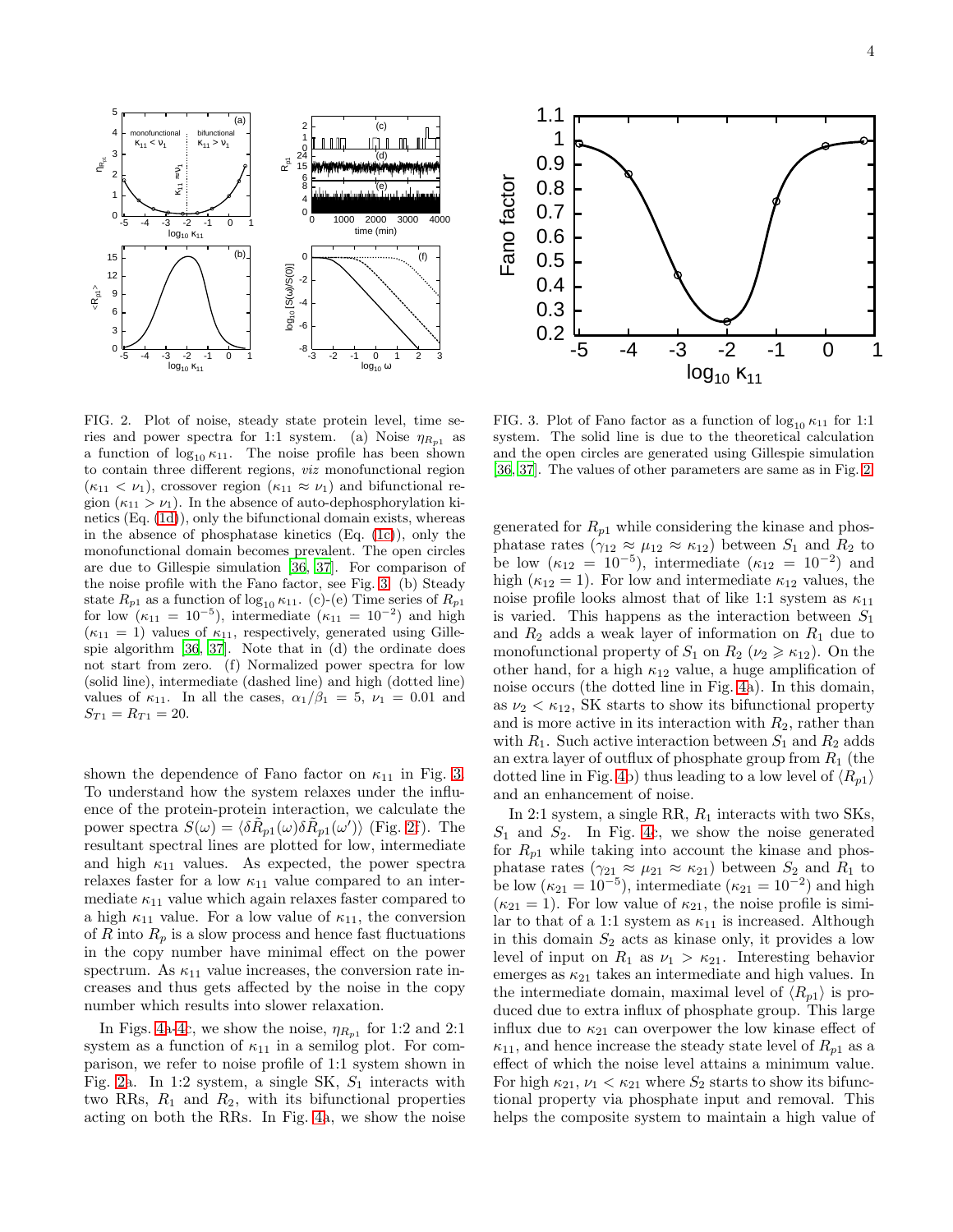

<span id="page-4-0"></span>FIG. 4. Plot of noise and steady state protein level for branched (1:2 and 2:1) pathways. (a,c) Noise profile for 1:2 and 2:1 system, respectively, as a function of  $\log_{10} \kappa_{11}$ . The solid, dashed and dotted lines are for low  $(10^{-5})$ , intermediate  $(10^{-2})$  and high (1) values of  $\kappa_{12}$  (for 1:2) and  $\kappa_{21}$  (for 2:1). (b,d) Steady state level of  $R_{p1}$  for the same values of  $\kappa_{12}$  and  $\kappa_{21}$  as in (a,c). For all the cases,  $\alpha_i/\beta_i = 5$ ,  $\nu_j = 0.01$  and  $S_{Ti} = R_{Tj} = 20.$ 

noise for a wide range. Note that, compared to the low and intermediate domain, the protein level in this region goes down drastically due to strong phosphatase activity of  $S_2$  on  $R_1$ . It is interesting to note that for intermediate and high  $\kappa_{21}$  value, the composite system loses it monofunctional behavior almost completely (Fig. [4d](#page-4-0)).

To check the effect of the network in the regulation of the downstream promoter activity, one needs to consider the fluctuations in  $R_p$  level as extrinsic noise while the promoter activation/inactivation is governed by the intrinsic molecular fluctuations [\[30,](#page-6-24) [38\]](#page-6-27). The time scale for the relaxation of the network is given by  $\tau_{in}$  where  $\tau_{in} = c_j^{-1}$ . The promoter switching kinetics, driven by output of the network (i.e.,  $R_p$ ), can be modeled as

$$
Off \overset{k_{on}R_p(t)}{\underset{k_{off}}{\rightleftharpoons}} On.
$$
 (5)

Now following Ref. [38,](#page-6-27) we associate a variable D with the switching process of the promoter, where  $D$  takes the value 0 and 1 for the off and the on state of the promoter, respectively. The stochastic Langevin equation associated with  $D$  can be written as [\[23\]](#page-6-11)

<span id="page-4-1"></span>
$$
\frac{dD}{dt} = k_{on}R_p(1 - D) - k_{off}D + \xi_D(t),\tag{6}
$$

where  $\langle \xi_D(t) \rangle = 0$  and

$$
\langle \xi_D(t)\xi_D(t+\tau) \rangle = 2k_{off} \langle D \rangle \delta(\tau),
$$

with steady state value  $\langle D \rangle = \langle R_p \rangle / (\langle R_p \rangle + K_d)$  and  $K_d = k_{off}/k_{on}$ . The Langevin equation is simply a noisy

version of the deterministic chemical kinetics, which on the noise averaged level would yield the average value of the variable D for the on state of the promoter. Following Eq. [\(6\)](#page-4-1), we associate a time scale for the promoter switching kinetics  $\tau_{out}$ , where  $\tau_{out} = (k_{on} \langle R_p \rangle + k_{off})^{-1}$ , a characteristics of noiseless input model. Now linearizing Eq. [\(6\)](#page-4-1) and performing Fourier transformation of the linearized equation, one arrives at [\[23\]](#page-6-11)

<span id="page-4-2"></span>
$$
\delta\tilde{D}(\omega) = \frac{\tilde{\xi}_D(\omega)}{i\omega + \tau_{out}^{-1}} + \frac{k_{on}(1 - \langle D \rangle)}{i\omega + \tau_{out}^{-1}} \delta\tilde{R}_p(\omega).
$$
 (7)

Note that the first term on the right hand side of Eq. [\(7\)](#page-4-2) arises due to the noiseless input model (mean field input of  $R_p$ ) and incorporates only the fluctuations in the promoter switching kinetics, whereas the second term appears via the noisy input due to the fluctuations in the  $R_p$  level. We now define the total variance associated with D at steady state for the noisy input model as

<span id="page-4-3"></span>
$$
\sigma_D^2 = \frac{K_d \langle R_p \rangle}{(\langle R_p \rangle + K_d)^2} + \frac{K_d k_{off}}{(\langle R_p \rangle + K_d)^3} \sigma_{R_p}^2, \tag{8}
$$

where  $\sigma_D^2 = (1/2\pi) \int d\omega \langle |\delta \tilde{D}(\omega)|^2 \rangle$ . Here, the first and the second term on the right hand side of Eq. [\(8\)](#page-4-3) arises due to noiseless input model and fluctuations in the  $R_p$ level, respectively. At this point, it is important to mention that an almost similar expression for the variance  $\sigma_D^2$ was obtained by Hu et al in their recent work on the role of input noise in genetic switch (see Eq. (14) of Ref. [38\)](#page-6-27). To be explicit, Ref. [38](#page-6-27) shows that for a noisy input model, the value of  $\langle D \rangle$  itself changes in comparison to the noiseless input model (constant  $R_p$ ) which eventually changes the variance. Thus, considering the kinetics of promoter switching as a simple binary process in the presence of noisy input one arrives at the aforesaid expression of  $\sigma_D^2$ which incorporates the essential features of noiseless input model as well as the fluctuations in the  $R_p$  level (via  $\delta \tilde{R}_p(\omega)$ , see Eq. [\(4b\)](#page-2-1)). This result suggests that the variance due to the noiseless input model gets modified in the presence of a noisy input and is in agreement with the result shown in Ref. [38.](#page-6-27)

To check how the time scale of the noisy input (fluctuations in the  $R_p$  level) affects the promoter switching kinetics, we define noise associated with the promoter switching at steady state for the noisy input model as  $\eta_D = \sigma_D/\langle D \rangle$ , where

<span id="page-4-4"></span>
$$
\eta_D = \left[\frac{K_d}{\langle R_p \rangle} + \frac{K_d k_{off}}{(\langle R_p \rangle + K_d)} \eta_{R_p}^2\right]^{1/2}.
$$
 (9)

The first and the second term on the right hand side of Eq. [\(9\)](#page-4-4) is due to the noiseless input model and the fluctuations in the  $R_p$  level, respectively, as suggested by Eq. [\(8\)](#page-4-3). In Fig. [5,](#page-5-0) we show the dependence of  $\eta_D$  on the promoter switching time scale  $\tau_{out}$  for 1:1 system for low, intermediate and high values of  $\kappa_{11}$ . The three values of  $\kappa_{11}$  have been chosen from the monofunctional, crossover and bifunctional regime, respectively, of the TCS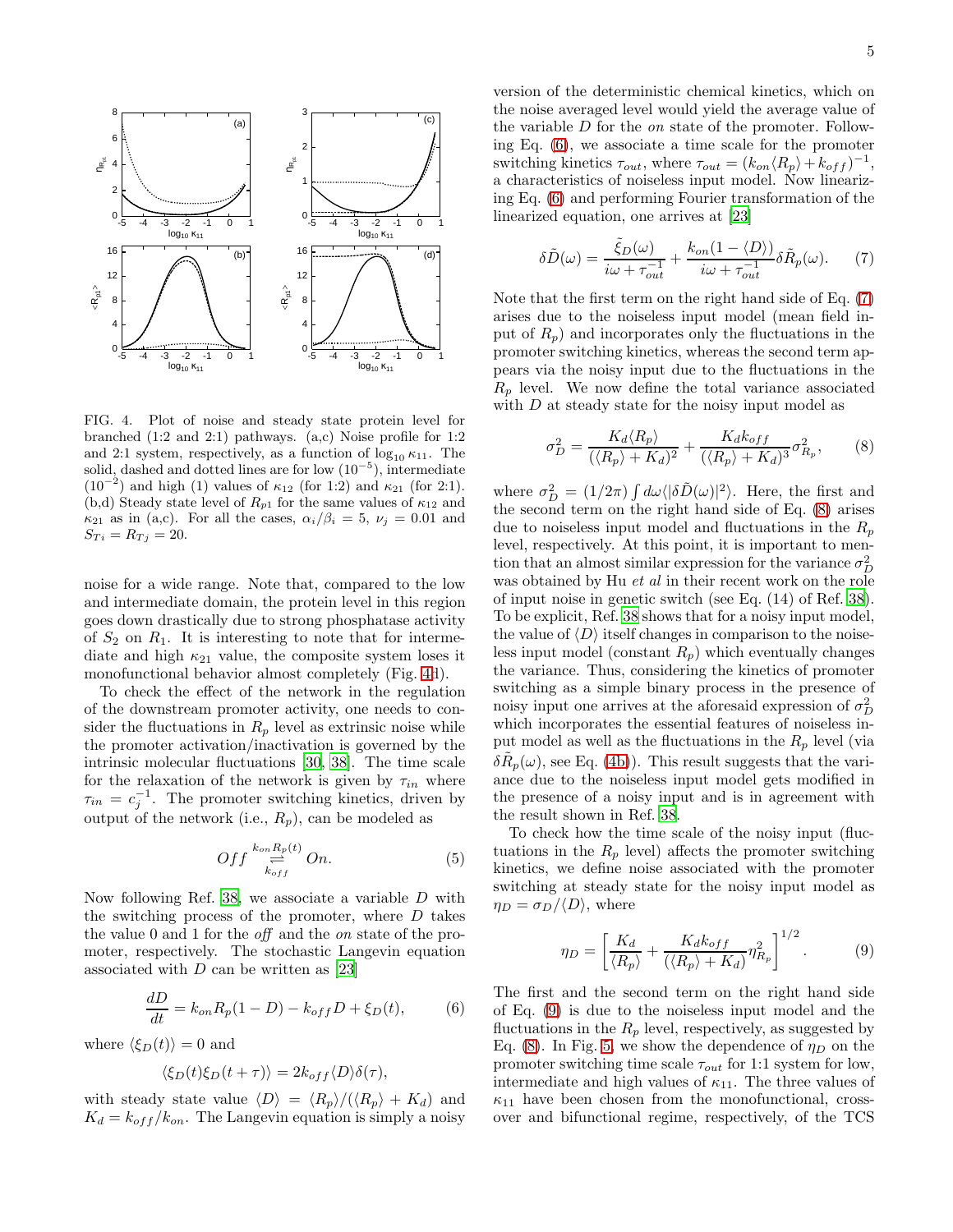

<span id="page-5-0"></span>FIG. 5. (a-c) Plot of  $\eta_D$  as a function of promoter switching time scale  $\tau_{out}$ , for  $\kappa_{11} = 4 \times 10^{-4}$ ,  $10^{-2}$  and 0.4, respectively. The solid (with open squares) and the dashed (with open circles) lines are for noiseless and noisy input model, respectively. (d) Contributions due to fluctuations in the  $R_p$  level. The solid (with open squares), dashed (with open circles) and dotted (with open triangles) lines are due to  $\kappa_{11} = 4 \times 10^{-4}$ ,  $10^{-2}$ and 0.4, respectively. In all the panels, lines are drawn using Eq. [\(9\)](#page-4-4) and the symbols are generated using Gillespie simulation [\[36,](#page-6-25) [37\]](#page-6-26).

signal transduction motif (see Fig. [2a](#page-3-0)). Fig. [5](#page-5-0) suggests that for low and high values of  $\kappa_{11}$ , the fluctuations associated with the promoter switching kinetics due to noisy input model are higher (dashed line with open circles in Figs. [5a,5c](#page-5-0)) as the fluctuations due to  $R_p$  level  $(\eta_{R_p},$  see also Fig. [2a](#page-3-0)) at these parameter regimes are high. However, for the intermediate  $\kappa_{11}$  value, the fluctuations are minimum (dashed line with open circles in Fig. [5b](#page-5-0)) as the TCS maintains a minimum noise level at this  $\kappa_{11}$ value. For reference, we show the fluctuations associated with the noiseless input model in Figs. [5a-5c](#page-5-0) (solid line with open squares) which clearly explains enhancement of noise for the noisy input model due to fluctuations in the  $R_p$  level (Fig. [5d](#page-5-0)).

Fig. [5d](#page-5-0) shows that as  $\tau_{out}$  increases, the contribution due to the  $R_p$  level fluctuations in the promoter switching kinetics decreases, which is a general trend for all the  $\kappa_{11}$  values. In the limit of fast promoter switching rate (low  $\tau_{out}$ ) compared to the time scale of the  $R_p$  level fluctuations  $(\tau_{in}), \tau_{out} \ll \tau_{in}$ . At this limit, the contribution due to noisy input is high and the output of the network (TCS) affects the promoter switching kinetics maximally. On the other hand, when the promoter switching rate is slow (high  $\tau_{out}$ ) compared to the variation of network output time scale such that  $\tau_{out} \gg \tau_{in}$ , the network output exerts a mean field effect on the promoter switching rate. At this limit contribution due to the noisy input reduces drastically (second term on the right hand side

of Eq. [\(9\)](#page-4-4)) and one recovers the behavior of the noiseless input model.

### IV. CONCLUSION

To conclude, we have provided a generic description for the calculation of noise due to post-translational modification in the bacterial TCS. From exact analytical calculation within the purview of linear noise approximation, it is possible to quantify the steady state noise for the single pair and for the branched pathways. For the single pair system, our analysis shows the effect of bifunctionality of SK on noise generation and can differentiate the mono- and the bifunctional domain in the noise profile. The calculation for the branched pathways shows enhancement and reduction of noise for the composite system in terms of extra phosphate outflux and influx, respectively. Our analysis suggests that in one to many system as in the chemotaxis pathway of E. coli. enhancement of fluctuations happens due to extra outflux of phosphate group within the members of TCS. On the other hand, for many to one system mimicking the quorum sensing network of V. cholerae, an optimal level of noise can be maintained via extra influx of phosphate group. To maintain such low noise activity, SK of V. cholerae phosphotransfer circuit might prefer to operate in the cross over domain.

The motif of TCS in the bacterial kingdom reliably transmits the information of the changes made in the extracellular environment within the cell. This happens via the formation of the pool of  $R_p$  which acts as a transcription factor for several genes including the genes encoding the TCS. The molecular fluctuations due to the post-translational modification during the formation of  $R_p$  play an important role in the fluctuations of the gene expression mechanism. While acting as a transcription factor the noise due to  $R_p$  level fluctuations acts as a noisy input in the gene expression mechanism. On ther hand, the promoter activation/inactivation mechanism is characterized by the intrinsic molecular fluctuations. Keeping this in mind, we have investigated the possible role of the network output on the promoter switching kinetics. The fluctuations associated with the promoter switching mechanism have been quantified by the total noise at steady state associated with the active state of the promoter. Our analysis suggests that the total noise  $\eta_D$  at steady state is comprised of two parts; the first part arises due to the noiseless input model while the second part is due to the noisy contribution of the TCS network output. If the fluctuations in the  $R_p$  level occur on a faster time scale, it hardly affects the process of transcription as the DNA promoter activation/inactivation mechanism gets weakly affected. In such a situation, the transcription factor  $R_p$  exerts a mean field effect in the process of transcription and fluctuations in the promoter switching kinetics are predominantly governed by the intrinsic molecular noise, a typical characteristics of the